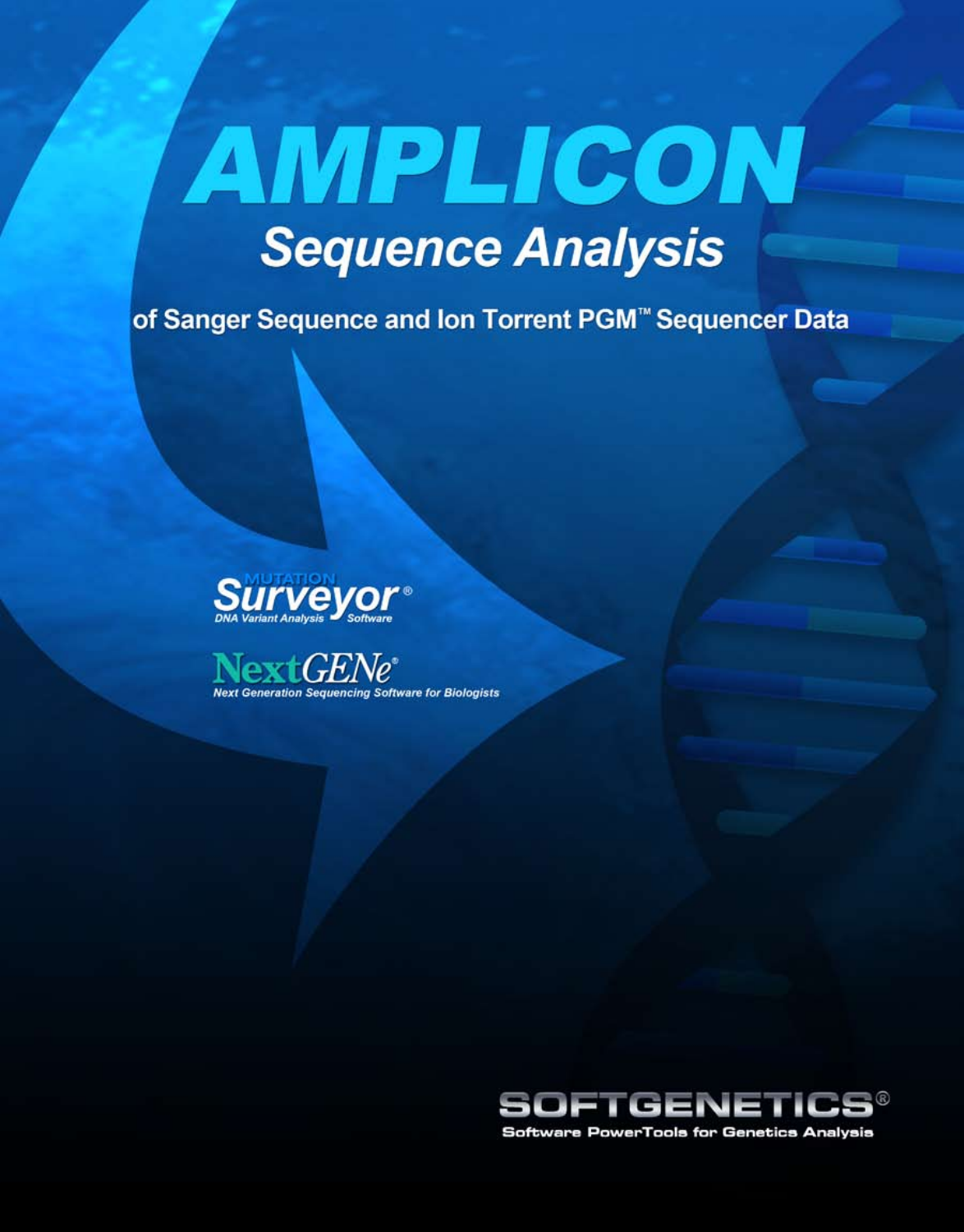# Amplicon Sequence Analysis?

# **SoftGenetics is the obvious choice…**

### **Mutation Surveyor® for Sanger Sequence Analysis.**

Patented "anti-correlation" technology provides 99.9% accuracy with sensitivity greater than 5% in the detection of SNPs, Indels and Mosaic variants from Sanger Sequencing traces generated by all major capillary electrophoresis platforms.

#### **NextGENe®software for Ion Torrent PGM™ Sequence Analysis**

Free standing Windows® based software for the rapid and accurate analysis of Ion Torrent PGM data. NextGENe utilizes point and click operation: requires no scripting, automatically sets analysis parameters for semiconductor sequencing data and provides results and analysis details in a highly graphical, user friendly interactive windows format.

Softgenetics' Mutation Surveyor software's patented "anti-correlation" technology and simplicity of use has made it the leading DNA Variant Analysis software tool of Sanger sequencing reads worldwide. Our NextGENe software applies the same formula of unique technologies in an easy-to-use Windows® computing environment to the analysis of Next Generation Amplicon sequencing data.

NextGENe's proven technologies perform read quality assessment, automatically set analysis parameters based upon the data set and sequencing platform, perform alignment detecting SNPs and Indels with high accuracy and sensitivity, all in a biologist friendly, no scripting required interface.



Like Mutation Surveyor (left), NextGENe (right) analysis results are presented in a highly informative graphical and user friendly interface; logically presenting important biological information regarding the analysis and found variants.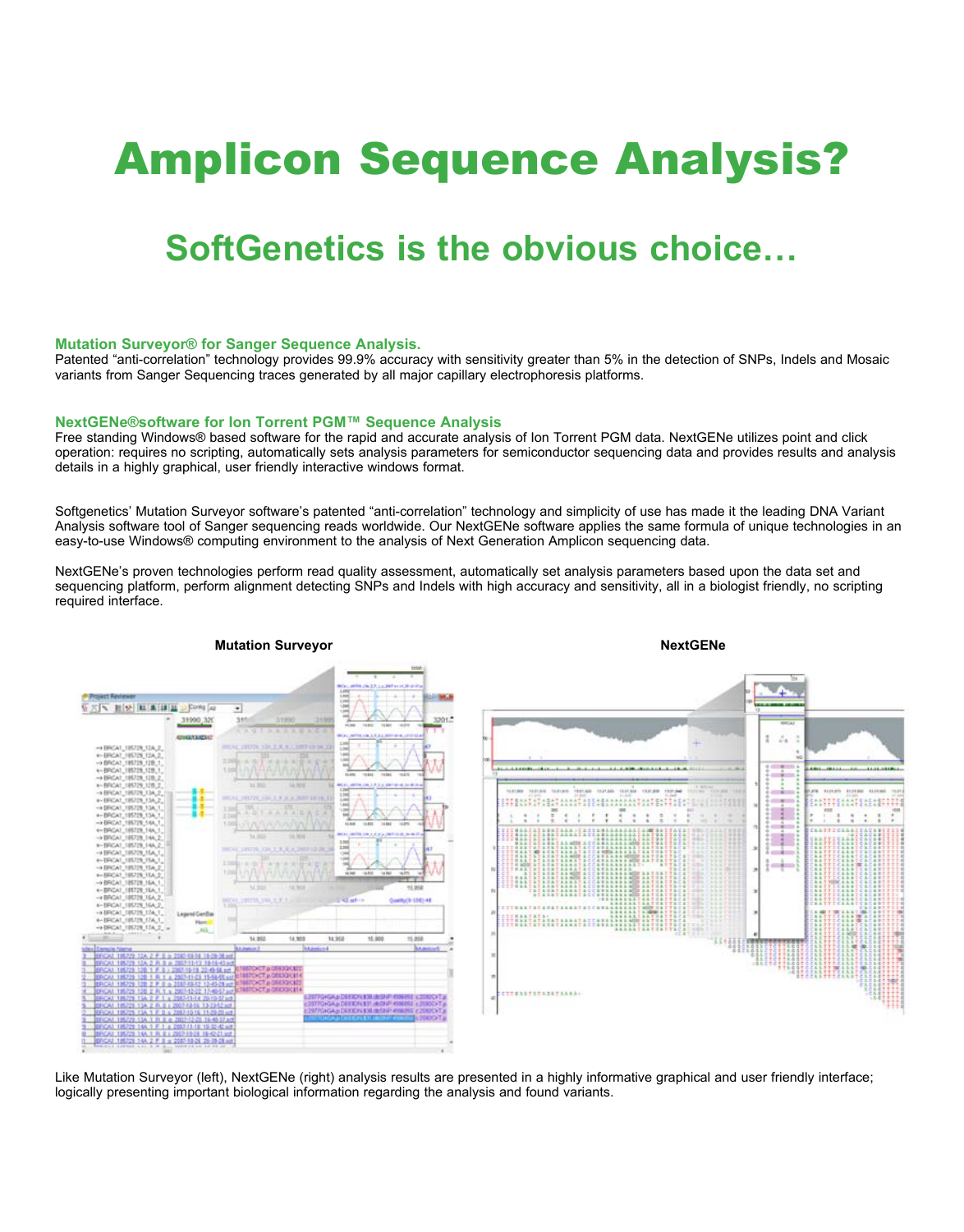Both NextGENe and Mutation Surveyor software programs include many tools to assist the biologist or clinician in interpreting, comparing, and researching results, all designed to enhance the analysis confidence in an efficient manner.

| No SGP       | Die TV Lock Sample File in View/V Display Inconsistent Mutations Only Cala Cade               |      | Mutetion2                            | Mutericin <sub>3</sub> | h e<br>Mutation-t          |
|--------------|-----------------------------------------------------------------------------------------------|------|--------------------------------------|------------------------|----------------------------|
|              | SGP Sample Manual Manual                                                                      | 59 W | 活血                                   | n.a.                   | 泊盘                         |
|              | 18572 10A 1                                                                                   |      | <b>BA</b>                            | n.a                    | 外表                         |
|              | 0121452 906CA1_012145_10A_2_R_0 01607C3CT225S35/F13_n.o.<br> 185729_1.666CA1_185729_10A_2_R_0 |      |                                      | n.a                    | na                         |
|              |                                                                                               |      |                                      | na                     | n.a.                       |
|              | <b>TRANSPORTATIONS AND LOCATED</b>                                                            |      |                                      | n.a.                   | れ長                         |
|              | CAL 185729_106_1_R_0 n.e.                                                                     |      | 1985A3 AD 35603 O/R\$13              | n.n.                   | n.n                        |
|              | 012345_3.9BRCA1_012345_10B_2_R_1ma.                                                           |      |                                      | n.0                    | れな                         |
|              | 185729 3 SERCAT 185729 108 2 R One.                                                           |      | <b>BIGASAG XAQSQAR\$18</b>           | n.a                    | na                         |
|              | 0123451 EFCAL 0123452103 1 F.O.No.                                                            |      |                                      | n <sub>a</sub>         | na                         |
|              | 85729 108 1 F 1 n a                                                                           |      | <b>1990AXAG 356CD OVERES</b>         | n.e.                   | na                         |
|              | 012345 J SERCAT 012345 108 2 F 0 n a                                                          |      |                                      | n.a.                   | れき                         |
|              | 185729 3 SERCAT 185729 108 2 F 1 n a                                                          |      | <b><i>PRILAS AG 2560 SO/RS11</i></b> | n.e.                   | na                         |
|              | 012345 3 SERCAT 012345 11B 1 R 1m c                                                           |      | 推查                                   | 31407CHCG 496FoFUG\$5  | na                         |
| 185729_3.9BR | 185729 11B 1 R 0 n a                                                                          |      | n.n.                                 | 31407CHCT,49ERbR/C\$14 | n.a.                       |
|              | 012345 3 EFICAL 012345 118 2 B Unn                                                            |      | n n                                  | 31407CxCG, 496FoFVG\$8 | n.a.                       |
|              | 105729_3 SERCAT_105729_11B_2_R_0 n.e.                                                         |      | n.e.                                 | 31407CHCT, 496FDFVC814 | na                         |
|              | 012345 198RCAI 012345 128 1 R Gna                                                             |      | na.                                  | n.a.                   |                            |
|              | 85729 19BROAT<br>185729 12B 1 R 1nm                                                           |      | мã                                   | n.a                    | <b>HOSCACT SEXINO/NSTA</b> |
|              | 012345 3 EFICA1 012345 128 2 R 0nn                                                            |      | ha                                   | n.a                    |                            |
|              | 185729_3 SERICA1_185729_12B_2_R_1in.e.                                                        |      | A.B.                                 | n.a.                   | 31608C>CT.563G>QA\\$14     |
|              | 012345 1996CA1 012345 128 1 F 0 n n                                                           |      | $\overline{a}$                       | nA                     |                            |

Mutation Surveyor's color-coded Comparison Report provides quick review of shared and negative variants between multiple patient sequences.

|                    | щu,<br>1,618,000<br>1106-018                                            |                                | <b>NETWAR</b> | 3,412,000                 | 3196, 4510        |                                               |                      | <b>MIT TO BE</b> |                | 1494, 998  2, 199, 441 |
|--------------------|-------------------------------------------------------------------------|--------------------------------|---------------|---------------------------|-------------------|-----------------------------------------------|----------------------|------------------|----------------|------------------------|
|                    |                                                                         |                                |               |                           |                   |                                               |                      |                  |                |                        |
|                    |                                                                         |                                |               |                           |                   |                                               |                      |                  |                |                        |
|                    |                                                                         |                                |               |                           |                   |                                               |                      |                  |                |                        |
|                    | 1.1.1.2.1.3 mode 11.5m<br>38.30                                         | illin least<br>٠               |               |                           | 15 In 14th D      | ٠                                             | 111 D Telect 1198    |                  | 191            | 38.361                 |
|                    | 76% ex<br>1 52 566 966<br>vi<br>i.                                      |                                | 12, 204, 344  | <b>Officer</b><br>t,<br>Ĕ |                   | $16.5 - 1$<br>õ<br>ŝ<br>٠<br>Ê<br>×<br>۰<br>× |                      | 1 52 566 566     | <b>Citizen</b> | t                      |
|                    |                                                                         |                                |               |                           |                   |                                               |                      |                  |                |                        |
|                    |                                                                         | ï<br>×                         |               |                           |                   | t<br>٠                                        |                      |                  |                |                        |
|                    |                                                                         |                                |               |                           |                   |                                               |                      |                  |                |                        |
|                    | ×<br>in Im<br>Fast Lat Easts Facture 1 2 Pain 14 at<br><b>FRANCISCO</b> | to Figure<br><b>Green ALCA</b> |               | <b>LEWIS</b>              |                   |                                               |                      | 141496.8         |                | ومعدد                  |
|                    | To Franklin berg<br>armes nesear<br><b>IMA 15740</b>                    | Ist: Jasher                    |               | $\rightarrow$             | <b>SI</b>         |                                               |                      | ÷                | $^{16}$        | $-$                    |
|                    |                                                                         |                                |               | Ħ                         |                   | −                                             | 19405                | ٠                | Ħ              | ٠<br>m                 |
|                    | <b>IAL MERCE</b><br><b>SERVALE PLOT</b>                                 | IVC ABULT                      | ÷             | ч                         | Ħ<br>ш            |                                               |                      | u                | π              | <b>Sept</b>            |
|                    | <b>HALBRER</b><br><b>HERE</b><br>GLONEAL                                |                                | $\alpha$      | ×                         | w                 | mon <sup>1</sup>                              |                      | ×                | a i            | launt?                 |
|                    | MAX DRIVELY<br>ventors.<br><b>SEE NOT</b>                               |                                | u             | ×                         |                   |                                               | <b>Tomaton</b>       | ×                | 141            | <b>Sept</b>            |
|                    | IN44, 2-53 8610<br><b>PAGE</b><br>34111111                              | HF_RTR1<br>145, 116, 1971      | ×             | w                         | <b>TTE</b><br>100 | test<br><b>Sential</b>                        | <b>Sales Fig. 30</b> |                  | 181            | <b>Seat</b>            |
| æ<br>Chr. Les<br>٠ | <b>DETECT FEET</b><br><b>ISAA STERIES</b>                               | NUMBER                         | ٠             | H                         | 34.7              | Av40                                          | <b>REMARK AV</b>     |                  | <b>SET</b>     | AsAC.                  |

NextGENe's Rare Variant Analysis Tool compares familiy members or other groups indicated shared or negative mutations by patient, additional filtering by 1000 genomes frequency, and Polyphen score dramatically eases identification of rare variants.

#### **Biologist-Friendly Analysis Set-up**

NextGENe and Mutation Surveyor were developed for use by the biologist and medical research clinician. Analysis set-up is simple and straightforward, no need for complicated scripting or informatics support. Simply follow the point and click Project Wizard to begin your analysis.

NextGENe contains unique technologies that examine your data, make necessary adjustments, and begin processing. Both programs have an automation feature which will process multiple projects sequentially. If you are using multiplexed Ion Torrent PGM data, the software automatically de-multiplexes and then will perform individual analyses on all of the sample sets.

| Open Files                                                                                                                                                                                                                           |        | $\mathbf{r}$                | Project Wizard - Load Data      |                                                                                                                                                                                                                                       |
|--------------------------------------------------------------------------------------------------------------------------------------------------------------------------------------------------------------------------------------|--------|-----------------------------|---------------------------------|---------------------------------------------------------------------------------------------------------------------------------------------------------------------------------------------------------------------------------------|
| GenBank Files (Optional)                                                                                                                                                                                                             |        |                             |                                 | Show Project Lagr >                                                                                                                                                                                                                   |
| D.\Data\MutationSurveyor\Demo\BRICAT\GenBank\BRICAT_AmplD.gbk                                                                                                                                                                        |        | Add<br>Renove<br>Renove All | 300<br>Application<br>Link Date | <b>IT bill finant</b><br>Load Date<br>To convert to fasta Format Conversion<br>Sample Files: (Tasta format)<br>enerUpdCM3EL19KAns_Sec/Rev/AL2_20FAL2_230_conarhed.facts<br>Lond<br>Earnston<br><b><i><u>START CONTRACTORY</u></i></b> |
| Reference Files (Optional)                                                                                                                                                                                                           |        |                             |                                 | Famoveril<br>٠<br>The property of the con-                                                                                                                                                                                            |
|                                                                                                                                                                                                                                      |        | Add                         | Circletowne                     | <b>Reference Files:</b><br>INVIOLENTAMPERISTOSUISSON POPULINENTIARCAS<br>Load<br>Nel Customer (SHPCM); TCN110506/ARCA PCM/Aeferences/ARCA2.pbk                                                                                        |
|                                                                                                                                                                                                                                      |        | Renove                      | A DOMESTIC                      | Prefonded                                                                                                                                                                                                                             |
|                                                                                                                                                                                                                                      |        | Renove At                   | <b>Algebra</b>                  | Remove<br>Ferreve/G<br>٠<br>And the Contract of the Contract of                                                                                                                                                                       |
| Sample Films                                                                                                                                                                                                                         |        |                             |                                 |                                                                                                                                                                                                                                       |
| D.\.\Denc\ERCA1\Sanples\BRCA1_012345_10A_1_F_0_o_2007-11-28_22-14-29.ed<br>D.\\Deno\&RCA1\Sanples\BRCA1_012345_10A_2_F_0_o_2007-12-20_13-25-37.scf<br>D.1. \DenuV&RCAT\Sample:\BRCAT_012345_10A_1_R_0_x_2007-10-28_23-23-48.xd       | ۰<br>E | AddR->S                     |                                 | Dutput:<br>w/JanPGR201184VAmp_SepWaw/AL2_210VA12_215_converted_Output<br>Set                                                                                                                                                          |
| D.1. \Demo!&RCA1\Sangles\BRCA1_012345_10A_2_R_D_t_2007-11-13_22-29-44.scf<br>D.1. \Demo\BRCA1\Sample:\BRCA1_012345_108_1_R_1 x_2007-12-13_15-35-39.xd                                                                                |        | Add                         |                                 |                                                                                                                                                                                                                                       |
| D.1. \Demo\&RCA1\Samples\BRCA1_012345_108_2_R_1_v. 2007-11-20_11-46-54.scf<br>D.\. \Demo\SRCA1\Samples\BRCA1_012345_10B_1_F_0_o_2007-10-14_23-56-46.scf<br>D.1. \Demo\BRCA1\Samples\BRCA1_012345_10B_2_F_0_s_2007-11-20_12-49-10.scl |        | Renove                      |                                 |                                                                                                                                                                                                                                       |
| D.V. \Demo\BRICAT\Samples\BRICAT_012345_11A_1_F_1_s_2007-11-27_20-41-30.scf<br>ID.V. \Demo\BRICAT\Sample-\BRICAT_012345_11A_2_E_1_n_2012-titl-5_10.19-54_ud                                                                          |        | Remove All                  |                                 |                                                                                                                                                                                                                                       |
| Load Grouping File                                                                                                                                                                                                                   | DK.    | Cancel                      |                                 | Finals.<br>45.800<br><b>Bed 22</b><br>Centel                                                                                                                                                                                          |

**Mutation Surveyor NextGENe** 

## Adding Input data to be processed and selecting annotated references is simple and quick in both programs. Use the above dialogue box to select sequencing files, annotated reference and analysis output location. Both programs begin processing or further parameter optimizing can be accomplished within the advanced project wizard.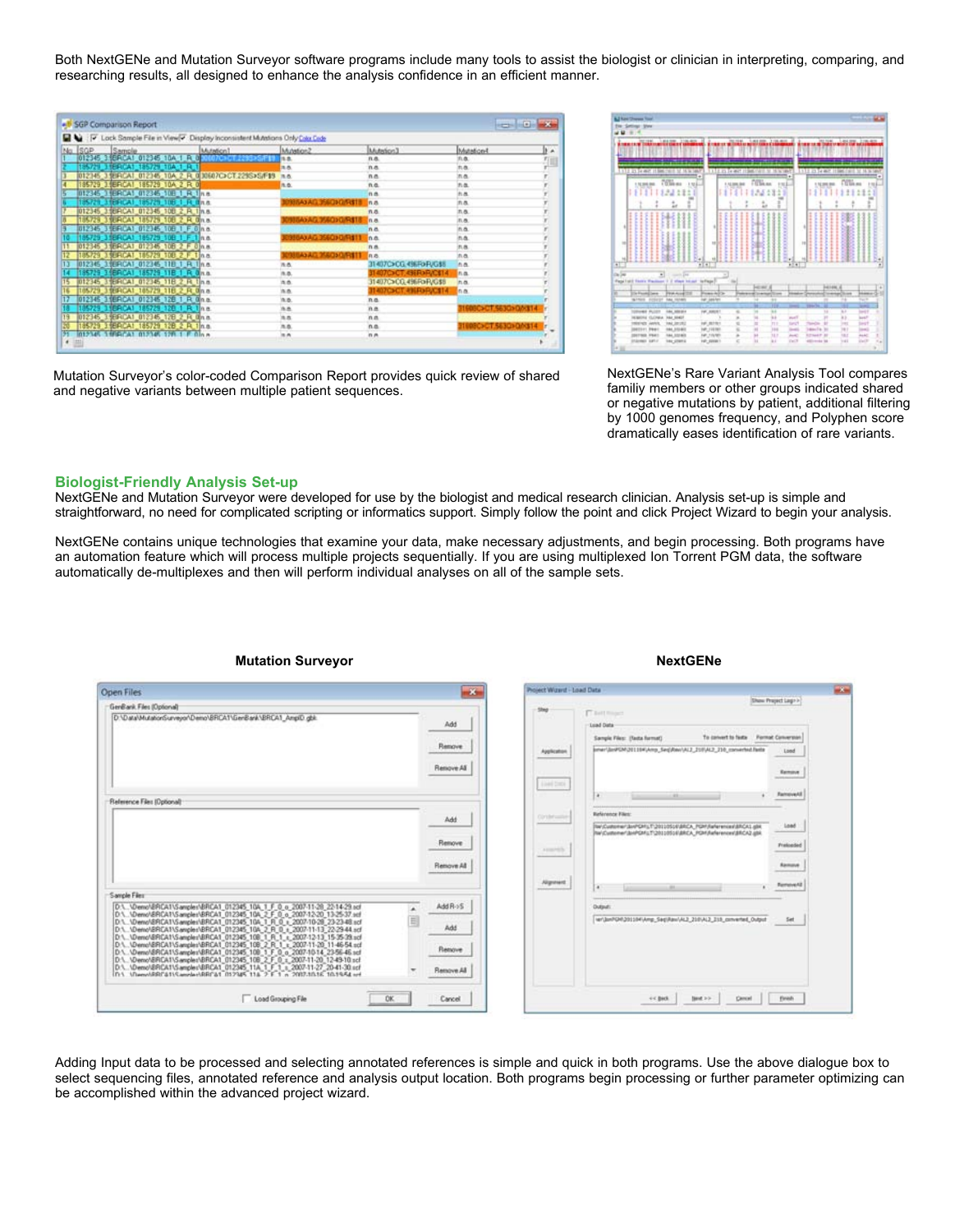#### **Mutation Surveyor Project Wizard NextGENe Project Wizard NextGENe Project Wizard**

|                                                                                                                            |      | $\mathbf{a}$         | Project Wizant - Alignment |                                                                                                                                                                                     |
|----------------------------------------------------------------------------------------------------------------------------|------|----------------------|----------------------------|-------------------------------------------------------------------------------------------------------------------------------------------------------------------------------------|
| Contig Mutation Output   Display   2 Directions   Others<br>Raw                                                            |      |                      |                            | Show Project Log >><br>Allenment                                                                                                                                                    |
| Mutation                                                                                                                   | 5.00 |                      | Shep                       | Matching Requirement: >= 10 Bases and >= 10 %<br>Ramove Ambiguously Mapped Read<br>Allow Ambiguous Mapping                                                                          |
| Mutation Score                                                                                                             |      |                      | Application                | P Detect Large Indels<br>T Rigorous Alignment                                                                                                                                       |
| Mutation Height                                                                                                            | 500  | ÷                    |                            | Money Rate IT                                                                                                                                                                       |
| Overlapping Factor                                                                                                         | 0.20 | $(0.2 - 1.0)$        | Lead Data                  | Sample Trim<br>Select Sequence Range                                                                                                                                                |
| Dropping Factor                                                                                                            | 0.20 | $(0.1 - 1.0)$        |                            | From 1 Long to 20 Long<br><sup>1</sup> Hide Unmatched Ends                                                                                                                          |
| S/N Ratio                                                                                                                  | 1.00 | $(1.0 - 5.0)$        | Continuation               | <b>Mutation Filter</b><br>Mutation Percentage <= 20<br>SNP Allele<br>Counts                                                                                                         |
| Mutation Detection                                                                                                         |      |                      |                            | Coverage<br><b>T</b> Use Original<br>Allow Suffouers to Delete Mutations                                                                                                            |
| F High Sensitivity                                                                                                         |      | Medium Sensitivity   | Assembly                   | 16.85<br>E. Forward and Reviews Ballance (v.<br>T Delete Small Homopolymer Indels                                                                                                   |
| Allow for Hypervariable Mutation Detection<br>Delete Indels/het_indels Automatically<br>Allow Software to Delete Mutations |      |                      | Algressed.                 | File Type<br><sup>1</sup> Load Assembled Result Files<br>[7] Like Like Determentaty<br>Education from 1 Same 10 Same                                                                |
| Peak Fronting<br>1.%<br>Correction                                                                                         |      | $(0\% - 10\%)$       |                            | New Digital car Operage Mexican 120<br>Load Parent Reads<br>50<br><b>Library Site Randel</b><br>Sausa Tu- 300<br><b>Bases</b><br>454 Sank Art Kir.                                  |
| <b>Base Labeling</b><br>C Original                                                                                         |      | <b>G</b> Peak Center |                            | Highlight Anchor Sequence<br>Save Matched Reads<br>T Detect Structural Verletions Mometch  7   0.3 Langel and  7   58   0.000<br>Default Settings<br>Load Settings<br>Save Settings |

NextGENe's and Mutation Surveyor settings dialogue provide for complete control of the analysis. Advanced Users may wish to increase sensitivity, adjust to minimize false positives or, in the case of NextGENe, adjust the alignment stringency to detect large and small Indels. Default settings are applicable for most Amplicon data sets.

#### **Usable/Informative Analysis Presentation**

Analysis results in NextGENe and Mutation Surveyor are presented in highly graphical, succinct, interactive viewers. Graphical views are linked to customizable reports, which include gene, amino acid, links to dbSNP and other information such as depth of coverage in NextGENe, coding regions, mRNA, and regions of interest.





NextGENe Viewer provides graphical review of found variants (blue or purple background), annotation, including amino acid sequence, CDS, and depth of coverage as well as indicating variants which fell below user defined settings(grey highlights). Mutation Surveyor presents found variants in the two central "mutation electropherograms" allowing immediate review of all found variations including SNPs, Indels and Mosaicism. Amino Acid Sequence, AA change as well as annotation are provided.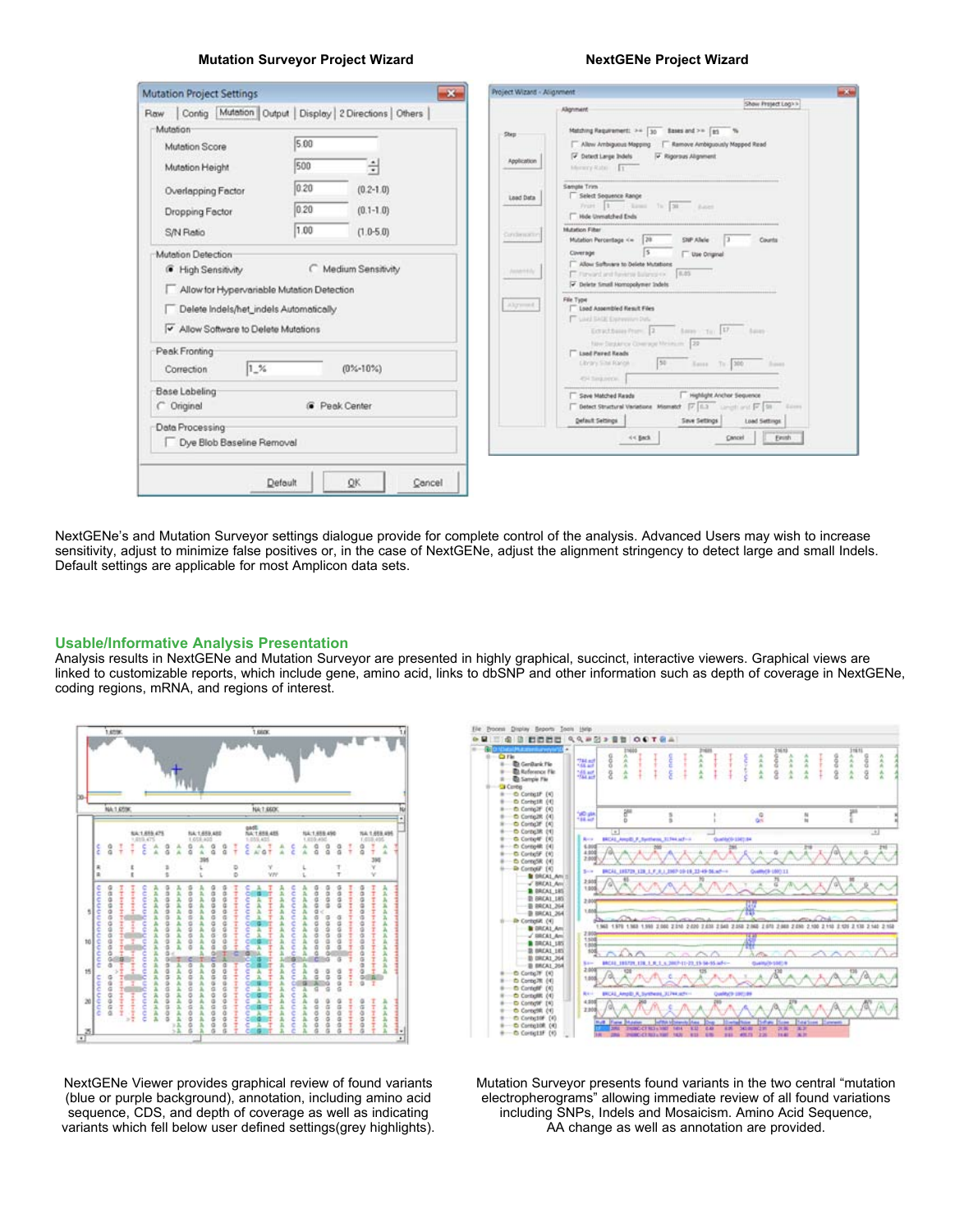#### **Comprehensive Reporting**

Analysis results are offered and reported with several filtering options to speed the review process. Edits to the analysis are permanently recorded in the project record. Each program offers specialized filtering options and are exportable in several formats for linking to LIMS systems or further investigation.

#### **NextGENE's Comprehensive Mutation Report Mutation Surveyor Variant Analysis Report**



Included in NextGENe's reporting capabilities, all selectable by the user, are mutation confidence score, read balance, coverage, RNA Accession, mRNA, Amino Acid as well as Amino Acid changes, allele ratios and mutation calls. Previously reported variants and their dbSNP number are reported in purple for easy identification, novel findings are reported in blue. Previously reported variants include a direct link to the dbSNP database.

#### **Unique Tools Enhance Analysis**

#### **NextGENe's Multiple Sample Comparison Tool**



#### **Mutation Surveyor's Low Frequency Quantification and Methylation Tool**

|             | Conty E : Senate Freiher |               |    | \$5,04 |             |     | <b>Bitantic</b> | Mall Prierce  | Tepen, Pa.     | Mat Paulo       |  |
|-------------|--------------------------|---------------|----|--------|-------------|-----|-----------------|---------------|----------------|-----------------|--|
| u<br>×      | SHOUL BENE.              |               |    |        | <b>NC</b>   |     | 1379            | 1244          | 100,00%        | 6 80%           |  |
|             | SPON BUNC.               | 10EP          |    |        | <b>HES</b>  |     | 1,673.          | <b>HAR</b>    | 100,00%        | <b>IL BEFIG</b> |  |
|             | SPOKE BESITE             | 50686         |    |        | 1216        |     | 1237            | 148.5         | 100.00%        | 1.90%           |  |
| 评出          | BROAT BIENE              | <b>SIMON</b>  |    |        | tire        |     | <b>HEMI</b>     | 1473          | <b>ESEMPL</b>  | it bers         |  |
|             | SPICAL ALCOHOL           | McFond        |    |        |             |     | 1.421           | <b>I</b> stat | vid men.       | <b>8.98%</b>    |  |
| 建設          | DROU BENE                |               |    |        |             |     | <b>Latt</b>     | <b>HEL</b>    | 3.00 SEP/L     | 3.00%           |  |
| Hym         | <b>DICAL ROAD</b>        | <b>MALT</b>   |    |        |             |     | man             | 1 sch         | 41,30%         | 64,70%          |  |
| 1942        | SRCAL 81298              |               |    |        |             |     |                 | 143           | 41,38%         | <b>BE</b> 70%   |  |
| 19402       | BRONT BESIDE             | <b>MALL</b>   |    |        | ian         |     |                 | 111.3         | <b>VIGHTS</b>  | it bers.        |  |
|             | DROAD ANDREW             | tout P        |    |        | tier        |     |                 | <b>LPLB</b>   | <b>VM-MEN</b>  | 3.50%           |  |
| 1812        | DROU BIDA                | 30615         |    |        | 1,119       |     |                 | tizi          | 100,005        | 8,50%           |  |
| 18407       | SHEEL ENDING             | <b>STATE</b>  |    |        | <b>LIVE</b> |     |                 | HEL           | 100 MILL       | 8,99%           |  |
| 184.0       | DROUT BORD               |               |    |        | 11.0        |     |                 | 11ne          | 100,005        | <b>Lists</b>    |  |
|             | BROAD BIDDIE             | 30744         |    |        | 11/4        |     |                 | <b>TESH</b>   | VISE INDIV.    | it befra.       |  |
|             | <b>JACKI ACHIE</b>       | <b>MALL</b>   |    |        | tin         |     |                 | 1776          | \$4,23%        | EATL            |  |
|             | IRCAI 81234L             | m             |    |        | 1479        |     |                 | 1,77%         | 14.73%         | <b>LUS</b>      |  |
|             | MAGAZ (TEDAK             | 10461         |    |        | tisk        |     |                 | 140           | 120,005        | <b>E SITS</b>   |  |
|             | <b>IRCAL BIZIRL</b>      | 30904         |    |        | tias        |     |                 | <b>Laid</b>   | 100 SEV        | <b>E MPS</b>    |  |
|             | <b>BROU 81266</b>        | 30802         |    |        | izia        |     | <b>ALA</b>      | <b>IAKI</b>   | <b>RE78%</b>   | 10,22%          |  |
|             | <b>JRCAL BIDK</b>        | 32962         |    |        |             |     |                 | <b>ISE</b>    | #385           | <b>HEATS</b>    |  |
|             | BROAD BIDDIE             | <b>SCHOOL</b> |    |        |             |     |                 | <b>Y</b> SH   | 100,005        | <b>E SETU</b>   |  |
|             | BROAD BIZDIE             | <b>KANA</b>   |    |        |             |     | 1233            |               | <b>HALBERG</b> | <b>KSPL</b>     |  |
|             | <b>BROAD RIZINE</b>      |               |    |        |             | 114 | w               |               | 88,76%         | 11.24%          |  |
|             | SECAL STEAR              |               |    |        |             | 11e |                 |               | 48.76%         | <b>HUML</b>     |  |
| <b>WILD</b> | MON. HIM.                | $-$           |    |        | <b>H</b>    |     | m               | <b>HOLD</b>   | 16,78%         | <b>HER</b>      |  |
|             | <b>INGAL BEEN.</b>       |               |    |        | <b>IFR</b>  |     |                 | нı            | <b>DRS</b>     | 11,676          |  |
|             | BRGAT 012340             | 31,407        | ċ. |        | <b>KIS</b>  |     |                 |               | <b>ELISCY</b>  | <b>Hilbert</b>  |  |
|             | BROAL ASSAULT            | 39,407        | ×  |        | trs         | 136 | isni            | m             | 95.06%         | 19.64%          |  |

#### **NextGENe's Expression Report**

| Index | Contico       | D'w |        | Che Position SAChe Position End Game |              |           | CDS Langh     | <b>Max Counts</b> | W Average CourRent County Toward Read RPOA |       |      |               |
|-------|---------------|-----|--------|--------------------------------------|--------------|-----------|---------------|-------------------|--------------------------------------------|-------|------|---------------|
|       | NG 007572 1   |     | 062168 | 062228                               | NAME: y      | u         | 61            | 17543             | 11153.00                                   | 11543 | 6361 | E199 DAIRWOOD |
|       | NG 023302 15  |     | 726002 | 726067                               | IDAC: +      | ×         | 65            | sess              | 9533.70                                    | 5055  | 5549 | 1790234.4347  |
|       | NG_007572 1   |     | 059357 | C10030                               | NNAS: +      |           | 52            | 9105              | 8643.50                                    | 9105. | 5002 | 1740037 11951 |
|       | NG 007736 7   |     | 353007 | 252146                               | EG/R +       | œ         | 140           | 12579             | 6004.10                                    | 12597 | 5559 | 902218.9130   |
|       | NG. 007524 12 |     | 637077 | 837160                               | KRAS: +      | œ         | 94            | 5715              | 5503.20                                    | 5715  | 3003 | 741250.9047   |
|       | NG.007673 7   |     | 171384 | 171454                               | <b>BRAF:</b> | 15        | 71            | 555               | 5515.50                                    | 5626  | 2774 | 063315.7555   |
|       | NG 007066 11  |     | 691734 | stendon                              | HAVE .       |           | 68            | 4293              | 4706, 20                                   | 4050  | 3013 | 301400.5764   |
|       | NG 007726 7   |     | 346432 | 3467567                              | EGFR: +      | <b>IS</b> | 130           | 6230              | 4326.90                                    | 6290  | 4928 | 526313.5840   |
|       | NG_623319 2   |     | 700056 | 700145                               | <b>取り</b> +  | o         | 90            | 3000              | 3747.50                                    | 300K  | 1482 | 470423.0297   |
| 10    | NG 007524 12  |     | 030779 | 030063                               | KRAS: +      |           | on.           | 3238              | 2141.90                                    | 3231  | 90   | 414139-1000   |
| w     | NG 007726 7   |     | 363451 | 363610                               | EGFR: +      | ize       | 129           | 2050              | 2520-40                                    | 2553  | 2907 | 302422.1006   |
| 12    | NG. 007524 12 |     | 019069 | 819137                               | KRAS: +      |           | <b>CS</b>     | 2541              | 2467.50                                    | 2541  | 1354 | 401221.1904   |
| tä.   | NG 007456 4   |     | 805806 | 006003                               | KIT. +       | 12        | ×             | 2305              | 2114.00                                    | 2205  | W6   | 245138.0945   |
| 14    | NG 007736 7   |     | 345376 | 345766                               | $0.07R +$    | 18        | 398           | 7677              | 1743.60                                    | 7677  | 3443 | 213915-9024   |
| 15    | NG. 007006 11 |     | 691317 | 691,357                              | HRAS: +      |           | 81            | 1541              | 1508.50                                    | 1541  | 1106 | 207274,5150   |
| til   | NG 623302 15  |     | 726298 | 726173                               | ID60: +      | ٠         | $\mathcal{H}$ | 1536              | 1477.40                                    | 15.36 | 101  | 200194-2182   |



Mutation Surveyor analysis reporting allows customizable reporting of variants by pathogenicity, reported or novel variants and other customer selectable formats.

To facilitate discovery and/or clinical applications, NextGENe includes a comparison tool which allows up to 10 separate analyses to be compared to one another for similarities and differences. All views are linked for easy identification and review.

Mutation Surveyor includes a unique quantification tool to measure percent change of mosiac, somatic and heteroplasmy variants and also methylation, based upon the intensity change in relationship to neighboring bases of the same wave length.

NextGENe provides analysis information such as depth of coverage, similar to intensity value of Sanger Sequencing, normalized count values, as well as read directionality.